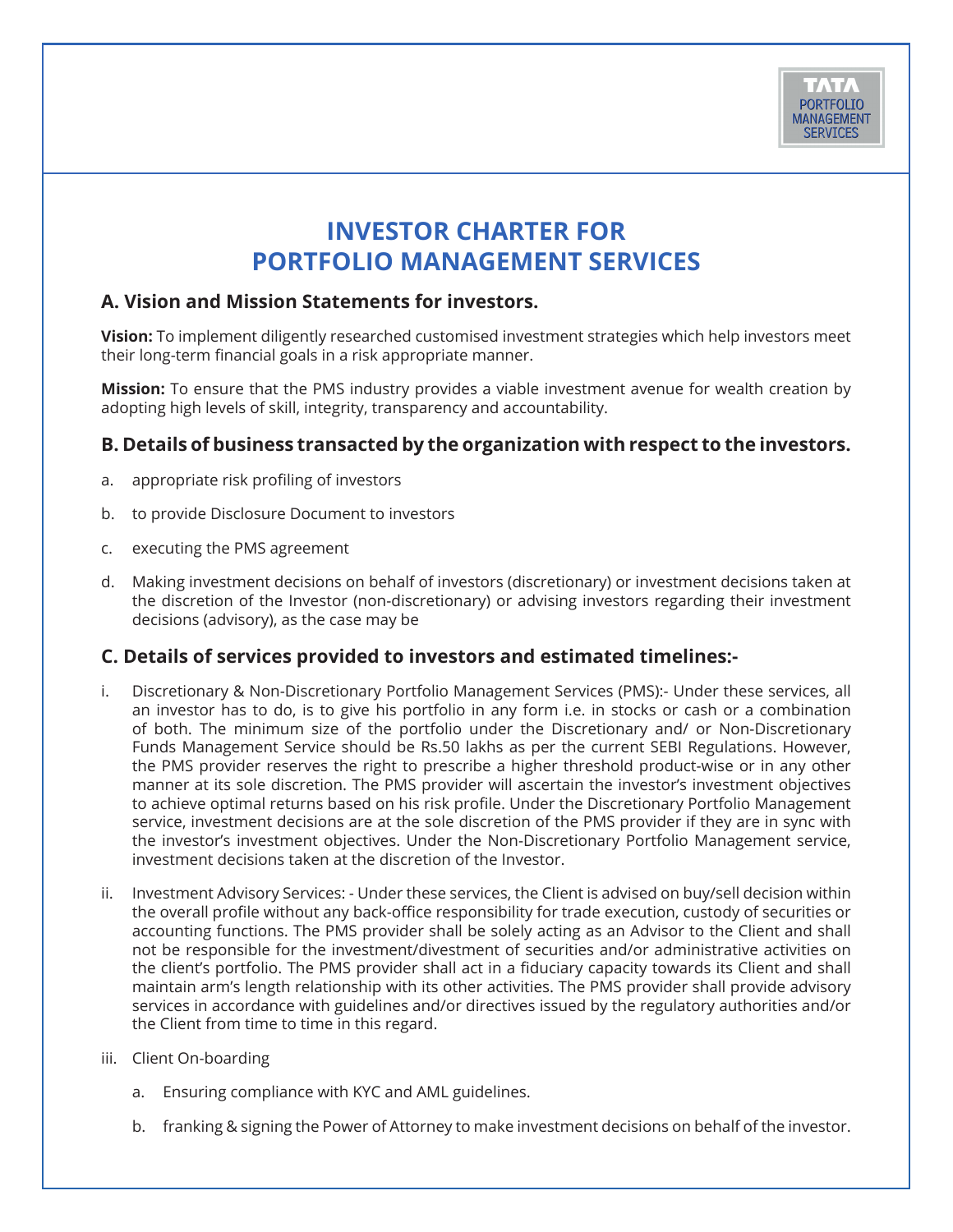- c. opening demat account and funding of the same from the investor's verified bank account and/ or transfer of securities from verified demat account of the investor and
- d. Mapping the said demat account with Custodian.
- iv. Ongoing activities
	- a. To provide periodic statements to investors as provided under the PMS Regulations 2020 and other SEBI notifications and circulars ("PMS Regulations") and
	- b. Providing each client an audited account statement on an annual basis which includes all the details as required under the PMS Regulations.
- v. Fees and Expenses Charging and disclosure of appropriate fees & expenses in accordance with the PMS Regulations.
- vi. Closure and Termination Upon termination of PMS Agreement by either party, the securities and the funds lying in the account of the investor shall be transferred to the verified bank account/ demat account of the investor.
- vii. Grievance Redressal Addressing in a time bound manner investor's queries, service requests and grievances, if any, on an ongoing basis.

| Sr.<br>No.     | <b>Service / Activity</b>                                                                                                             | <b>Timeline</b>                                                                                                                                                                                                                |
|----------------|---------------------------------------------------------------------------------------------------------------------------------------|--------------------------------------------------------------------------------------------------------------------------------------------------------------------------------------------------------------------------------|
| 1              | Opening<br>οf<br><b>PMS</b><br>account<br>(including<br>demat account) for<br>residents                                               | 7 days from receipt of all requisite documents from the<br>client, subject to review of the documents for accuracy<br>and completeness by portfolio manager and allied<br>third party service providers as may be applicable.  |
| $\mathcal{P}$  | <b>PMS</b><br>Opening<br>of<br>account<br>(including demat account) for<br>non-individual clients.                                    | 14 days from receipt of all requisite documents from the<br>client, subject to review of the documents for accuracy<br>and completeness by portfolio manager and allied<br>third party service providers as may be applicable. |
| 3              | Opening<br>of<br><b>PMS</b><br>account<br>(including demat account, bank<br>account and trading account) for<br>non-resident clients. | 14 days from receipt of all requisite documents from the<br>client, subject to review of the documents for accuracy<br>and completeness by portfolio manager and allied<br>third party service providers as may be applicable. |
| 4              | Registration of nominee in PMS<br>account and demat account.                                                                          | Registration of nominee should happen along with<br>account opening, therefore turnaround time should be<br>same as account opening turnaround time.                                                                           |
| 5              | Modification of nominee in PMS<br>account and demat account.                                                                          | 10 days from receipt of requisite nominee modification<br>form, subject to review of the documents for accuracy<br>and completeness by portfolio manager and allied<br>third party service providers as may be applicable.     |
| 6              | Uploading of PMS account in KRA<br>and CKYC database.                                                                                 | 10 days from date of account opening (Portfolio<br>Manager may rely on the custodian for updating the<br>same).                                                                                                                |
| $\overline{7}$ | Whether portfolio manager is<br>registered with SEBI, then SEBI<br>registration number.                                               | At the time of client signing the agreement; this<br>information should be a part of the account opening<br>form and disclosure document                                                                                       |
| 8              | Disclosure about latest networth<br>of portfolio manager and total<br>AUM.                                                            | Disclosure of portfolio manager's total AUM - monthly<br>to SEBI Disclosure of latest networth should be done<br>in the disclosure document whenever there are any<br>material changes                                         |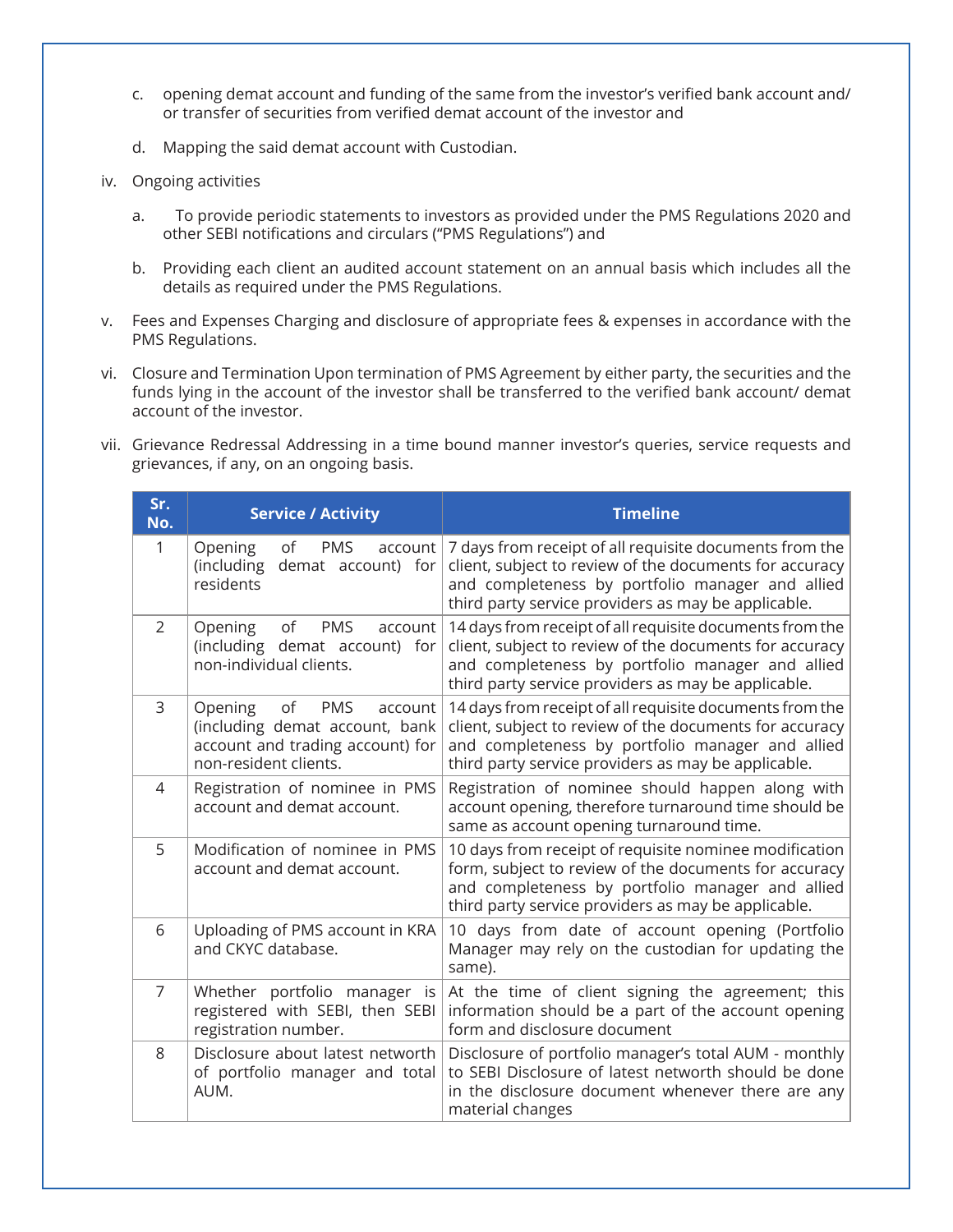| Sr.<br>No. | <b>Service / Activity</b>                                                                                                          | <b>Timeline</b>                                                                                                                                                                 |
|------------|------------------------------------------------------------------------------------------------------------------------------------|---------------------------------------------------------------------------------------------------------------------------------------------------------------------------------|
| 9          | Intimation of type of PMS account<br>- discretionary                                                                               | At the time of client signing the agreement; this<br>information should be a part of the account opening<br>form.                                                               |
| 10         | Intimation of type of PMS account<br>- non discretionary.                                                                          | At the time of client signing the agreement; this<br>information should be a part of the account opening<br>form.                                                               |
| 11         | intimation<br>client<br>what<br>to<br>discretionary account entails and<br>powers that can be exercised by<br>portfolio manager.   | At the time of client signing the agreement; this<br>information should be a part of the account opening<br>form.                                                               |
| 12         | Intimation<br>client<br>what<br>to<br>nondiscretionary account entails<br>and powers that can be exercised<br>by portfolio manager | At the time of client signing the agreement; this<br>information should be a part of the account opening<br>form                                                                |
| 13         | Copy of executed PMS agreement<br>sent to client                                                                                   | Within 3 days of client request.                                                                                                                                                |
| 14         | Frequency of disclosures<br>of<br>available eligible funds.                                                                        | All details regarding client portfolios should be shared<br>quarterly                                                                                                           |
| 15         | Issuance of funds and securities<br>balance statements held by client.                                                             | This data should be shared on a quarterly basis or<br>upon client request                                                                                                       |
| 16         | Intimation of name and demat<br>account number of custodian for<br>PMS account                                                     | Within 3 days of PMS and demat account opening.                                                                                                                                 |
| 17         | Conditions of termination<br>of  <br>contract.                                                                                     | At the time of client signing the agreement; this<br>information should be a part of the account opening<br>form                                                                |
| 18         | modes of payment<br>and<br>$or \mid$<br>frequency of deduction.                                                                    | Intimation regarding PMS fees At the time of client signing the agreement; this<br>information should be a part of the account opening<br>form.                                 |
| 19         | POA taken copy providing to<br>client                                                                                              | Within 3 days of client request.                                                                                                                                                |
| 20         | all transactions can portfolio<br>manager do using PoA.                                                                            | Intimation to client about what $\vert$ At the time of client signing the agreement; this<br>information should be a part of the account opening<br>form                        |
| 21         | Frequency of providing audited<br>reports to clients                                                                               | Annual.                                                                                                                                                                         |
| 22         | Explanation of risks involved in<br>investment                                                                                     | At the time of client signing the agreement; this<br>information should be a part of the account opening<br>form                                                                |
| 23         | Intimation of tenure of portfolio<br>investments.                                                                                  | Indicative tenure should be disclosed at the time of<br>client signing the agreement; this information should<br>be a part of the account opening form                          |
| 24         | Intimation<br>clearly<br>providing<br>restrictions<br>imposed<br>the<br>by<br>investor on portfolio manager.                       | Negative list of securities should be taken from the<br>client at the time of client signing the agreement; this<br>information should be a part of the account opening<br>form |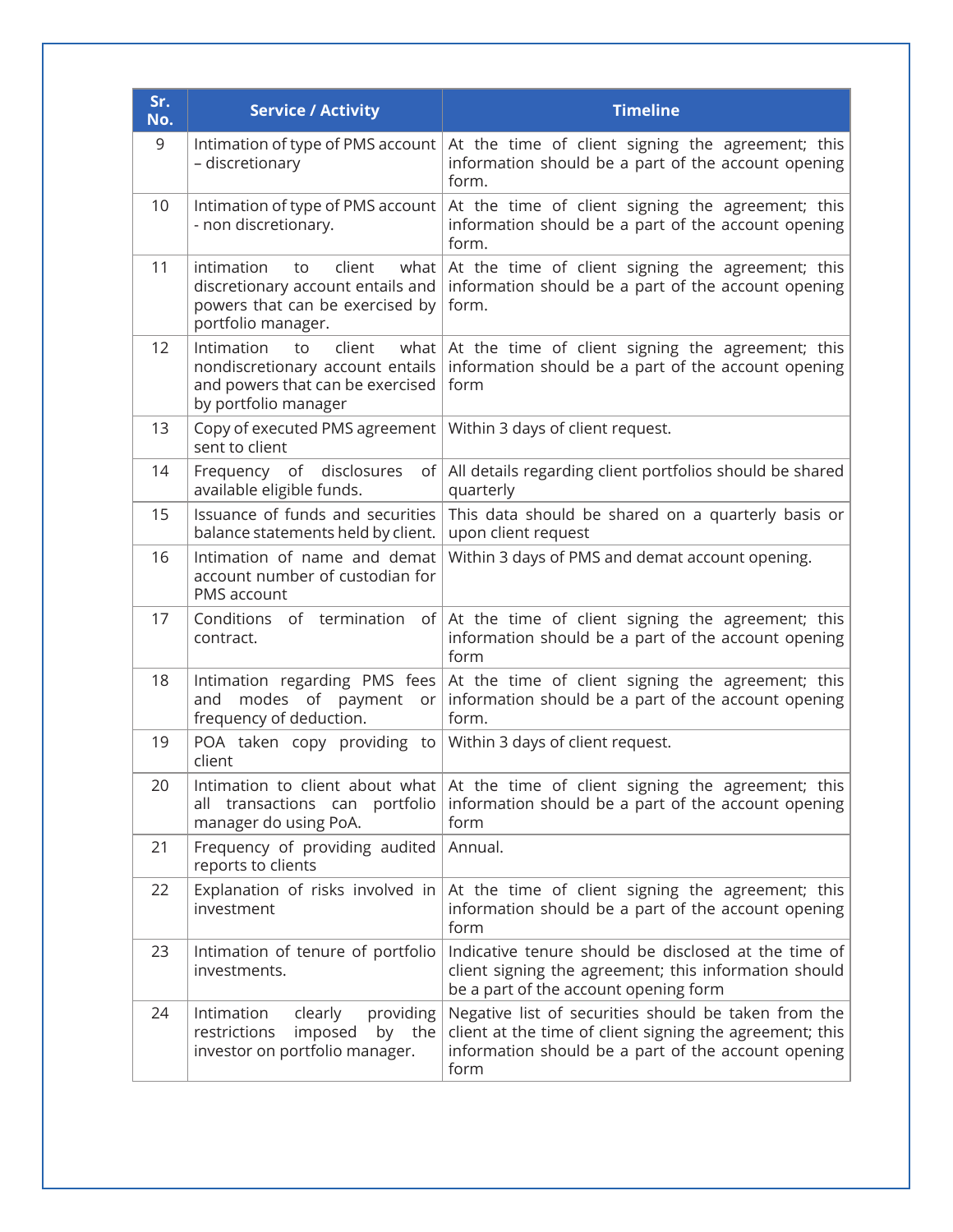| Sr.<br>No. | <b>Service / Activity</b>                                                                  | <b>Timeline</b>                                                                                                                                                                                                 |
|------------|--------------------------------------------------------------------------------------------|-----------------------------------------------------------------------------------------------------------------------------------------------------------------------------------------------------------------|
| 25         | Intimation regarding settling of<br>client funds and securities.                           | Settlement of funds and securities is done by the<br>Custodian. The details of clients' funds and securities<br>should be sent to the clients in the prescribed format<br>not later than on a quarterly basis.  |
| 26         | of<br>intimation<br>Frequency<br>transactions<br>undertaken<br>portfolio account.          | of Not later than on a quarterly basis or upon clients'<br>in $ $ request                                                                                                                                       |
| 27         | Intimation regarding conflict of<br>interest in any transaction.                           | The portfolio manager should provide details of<br>related party transactions and conflict of interest in<br>the Disclosure Document which should be available on<br>website of portfolio manager at all times. |
| 28         | Timeline for providing disclosure<br>document to investor.                                 | The latest disclosure document should be provided<br>to investors prior to account opening and the latest<br>disclosure documents should be available on website<br>of portfolio manager at all times           |
| 29         | investor about<br>Intimation to<br>details of bank accounts where<br>client funds are kept | Within 3 days of PMS and demat account opened                                                                                                                                                                   |
| 30         | Redressal of investor grievances.                                                          | Within 30 days, subject to all the information required<br>to redress the complaint is provided by the complainant<br>to the portfolio manager                                                                  |

**Notes:** 1 The number of days in the above timelines indicate clear working days

## **D. Details of grievance redressal mechanism and how to access it**

- 1. It is mandatory for every PMS provider to register itself on SEBI SCORES (SEBI Complaint Redress System). SCORES is a centralised online complaint resolution system through which the complainant can take up his grievance against the PMS provider and subsequently view its status. (https://scores. gov.in/scores/Welcome.html )
- 2. The details such as the name, address and telephone number of the investor relations officer of the PMS provider who attends to the investor queries and complaint should be provided in the PMS Disclosure document.
- 3. The grievance redressal and dispute mechanism should be mentioned in the Disclosure Document.
- 4. Investors can approach SEBI for redressal of their complaints. On receipt of complaints, SEBI takes up the matter with the concerned PMS provider and follows up with them.
- 5. Investors may send their complaints to: Office of Investor Assistance and Education, Securities and Exchange Board of India, SEBI Bhavan. Plot No. C4- A, 'G' Block, Bandra-Kurla Complex, Bandra (E), Mumbai - 400 051

#### **E. Expectations from the investors (Responsibilities of investors)**

- 1. Check registration status of the intermediary from SEBI website before availing services.
- 2. Submission of KYC documents and application form in a timely manner with signatures in appropriate places and with requisite supporting documents.
- 3. Read carefully terms and conditions of the agreement before signing the same.